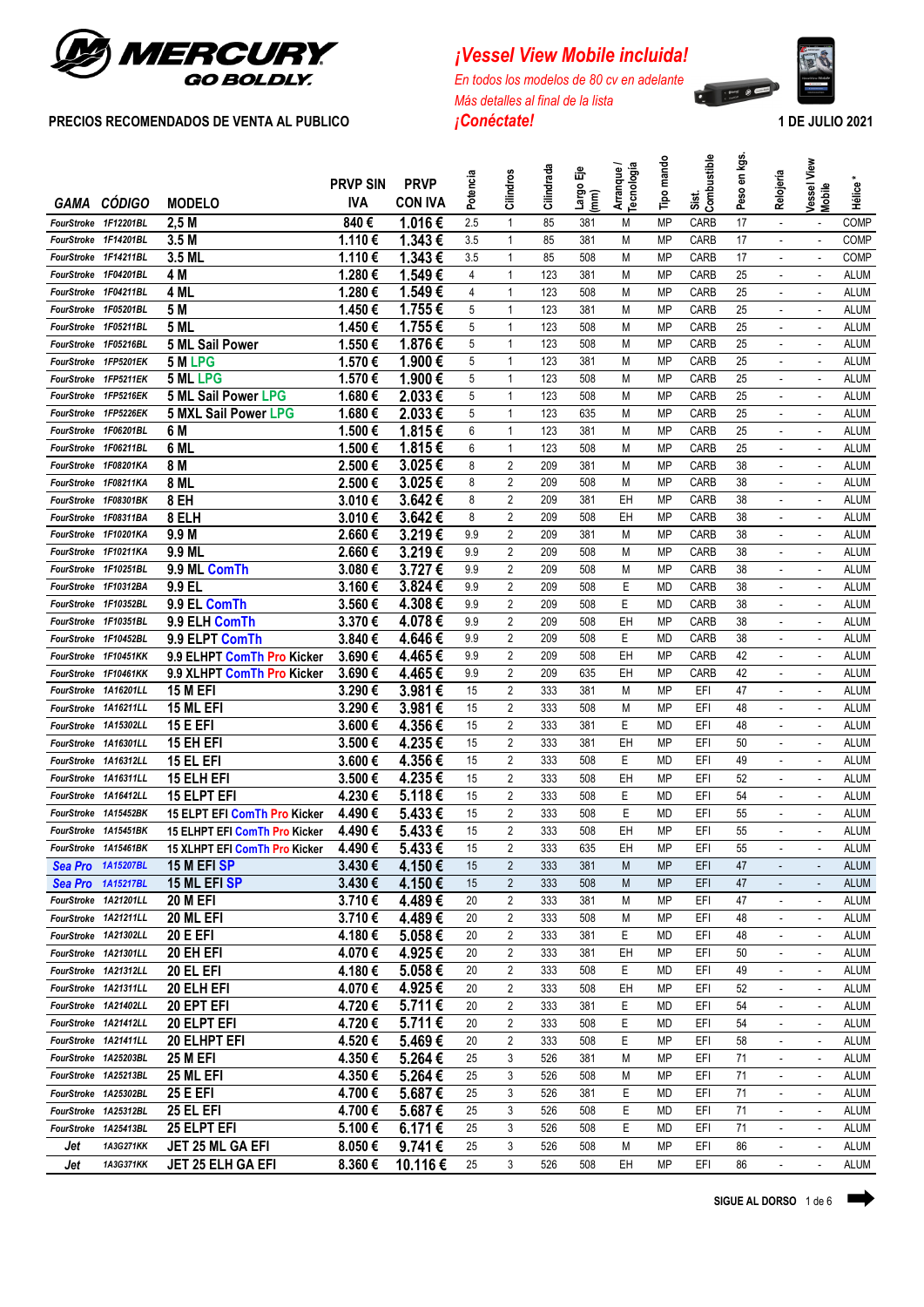

# *¡Vessel View Mobile incluida!*

*En todos los modelos de 80 cv en adelante Más detalles al final de la lista*



|                                              |                      |                                 |                               |                               |          |                |            | ႜౣ                     |                          |            | Sist.<br>Combustible | Peso en kgs |                          |                          |                            |
|----------------------------------------------|----------------------|---------------------------------|-------------------------------|-------------------------------|----------|----------------|------------|------------------------|--------------------------|------------|----------------------|-------------|--------------------------|--------------------------|----------------------------|
|                                              | GAMA CÓDIGO          | <b>MODELO</b>                   | <b>PRVP SIN</b><br><b>IVA</b> | <b>PRVP</b><br><b>CON IVA</b> | Potencia | Cilindros      | Cilindrada | Largo<br>$\widehat{m}$ | Arranque /<br>Tecnología | Tipo mando |                      |             | Relojería                | Vessel View<br>Mobile    | <b>Hélice</b>              |
|                                              |                      | 30 M GA EFI                     | 5.050€                        | $6.111$ €                     | 30       | 3              |            |                        |                          | <b>MP</b>  |                      | 78          |                          |                          |                            |
| FourStroke 1A3G203BL<br>FourStroke 1A3G213BL |                      | <b>30 ML GA EFI</b>             | 5.050€                        | 6.111€                        | 30       | 3              | 526<br>526 | 381<br>508             | M<br>М                   | <b>MP</b>  | EFI<br>EFI           | 78          | $\omega$<br>ä,           | $\overline{\phantom{a}}$ | <b>ALUM</b><br><b>ALUM</b> |
| FourStroke 1A3G312BL                         |                      | 30 EL GA EFI                    | 5.380€                        | 6.510€                        | 30       | 3              | 526        | 508                    | E                        | MD         | EFI                  | 78          | ä,                       | $\sim$                   | <b>ALUM</b>                |
| FourStroke                                   | 1A3G311KK            | 30 ELH GA EFI                   | 5.380€                        | 6.510€                        | 30       | 3              | 526        | 508                    | EH                       | <b>MP</b>  | EFI                  | 78          | ä,                       | $\sim$                   | ALUM                       |
| FourStroke 1A30413BL                         |                      | <b>30 ELPT EFI</b>              | 5.630€                        | 6.812€                        | 30       | 3              | 526        | 508                    | E.                       | MD         | EFI                  | 78          | $\omega$                 | $\omega$                 | ALUM                       |
|                                              | FourStroke 1A30411KL | <b>30 ELHPT EFI</b>             | 5.630€                        | 6.812€                        | 30       | 3              | 526        | 508                    | EH                       | MP         | EFI                  | 78          | $\overline{\phantom{a}}$ |                          | ALUM                       |
|                                              | FourStroke 1E30453GZ | 30 ELPT HD EFI ComTh            | 6.180€                        | 7.478€                        | 30       | 3              | 747        | 508                    | Е                        | <b>MD</b>  | EFI                  | 106         | $\blacksquare$           |                          | <b>ALUM</b>                |
| FourStroke 1F40202GZ                         |                      | 40 M                            | 6.120€                        | 7.405€                        | 40       | 3              | 747        | 381                    | М                        | <b>MP</b>  | <b>CARB</b>          | 106         | <b>TAC</b>               | $\overline{\phantom{a}}$ | <b>ALUM</b>                |
| FourStroke 1F40212GZ                         |                      | 40 ML                           | 6.120€                        | 7.405€                        | 40       | 3              | 747        | 508                    | М                        | MP         | CARB                 | 106         | <b>TAC</b>               |                          | ALUM                       |
| FourStroke 1F40303GZ                         |                      | <b>40 E EFI</b>                 | 6.460€                        | 7.817 €                       | 40       | 3              | 747        | 381                    | Е                        | MD         | EFI                  | 106         | <b>TAC</b>               | $\blacksquare$           | ALUM                       |
| FourStroke 1F40313GZ                         |                      | 40 EL EFI                       | 6.460€                        | 7.817 €                       | 40       | 3              | 747        | 508                    | E                        | MD         | EFI                  | 106         | <b>TAC</b>               |                          | ALUM                       |
| FourStroke 1F4031TJZ                         |                      | 40 ELH EFI MT                   | 6.460€                        | 7.817€                        | 40       | 3              | 747        | 508                    | EH                       | MP         | EFI                  | 106         | <b>TAC</b>               |                          | ALUM                       |
| FourStroke 1F40403GZ                         |                      | 40 EPT EFI                      | 6.540€                        | 7.913€                        | 40       | 3              | 747        | 381                    | E                        | MD         | EFI                  | 106         | <b>TAC</b>               |                          | ALUM                       |
| FourStroke 1F40413GZ                         |                      | <b>40 ELPT EFI</b>              | 6.540€                        | 7.913€                        | 40       | 3              | 747        | 508                    | E                        | MD         | EFI                  | 106         | <b>TAC</b>               | $\sim$                   | ALUM                       |
| FourStroke                                   | 1F4041TJZ            | <b>40 ELHPT EFI MT</b>          | 6.540€                        | 7.913€                        | 40       | 3              | 747        | 508                    | EH                       | MP         | EFI                  | 106         | <b>TAC</b>               | $\sim$                   | ALUM                       |
| FourStroke                                   | 1E41413GZ            | <b>40 ELPT EFI</b>              | 6.940€                        | 8.397€                        | 40       | 4              | 995        | 508                    | Е                        | MD         | EFI                  | 112         | <b>TAC</b>               |                          | ALUM                       |
| FourStroke 1F41453GZ                         |                      | <b>40 ELPT EFI ComTh</b>        | 7.270€                        | 8.797€                        | 40       | 4              | 995        | 508                    | Е                        | MD         | EFI                  | 112         | <b>TAC</b>               |                          | ALUM                       |
| Jet                                          | 1F60473GZ            | JET 40 ELPT EFI                 | 9.600€                        | 11.616€                       | 40       | 3              | 747        | 508                    | Е                        | MD         | EFI                  | 121         | <b>TAC</b>               |                          | <b>STD</b>                 |
| Sea Pro                                      | 1F414571Z            | 40 ELPT EFI SP                  | 8.200€                        | 9.922€                        | 40       | $\overline{4}$ | 995        | 508                    | E                        | <b>MD</b>  | EFI                  | 120         | TAC SC                   |                          | <b>ALUM</b>                |
| Sea Pro                                      | 1F414471Z            | <b>40 ELLPT EFI SP</b>          | 8.200€                        | 9.922€                        | 40       | $\overline{4}$ | 995        | 571                    | E                        | <b>MD</b>  | EFI                  | 120         | TAC SC                   | $\blacksquare$           | <b>ALUM</b>                |
| Sea Pro                                      | 1F414671Z            | 40 XLPT EFI SP                  | 8.200€                        | 9.922€                        | 40       | $\overline{4}$ | 995        | 635                    | E                        | <b>MD</b>  | EFI                  | 120         | TAC SC                   | $\overline{\phantom{a}}$ | <b>ALUM</b>                |
| Sea Pro                                      | 1F4135TEZ            | <b>40 ELHGA EFI SP MT</b>       | 8.730€                        | 10.563€                       | 40       | $\overline{4}$ | 995        | 508                    | E                        | <b>MP</b>  | EFI                  | 120         | TAC SC                   | $\overline{\phantom{a}}$ | <b>ALUM</b>                |
| Sea Pro                                      | 1F4136TEZ            | <b>40 XLHGA EFI SP MT</b>       | 8.730€                        | 10.563€                       | 40       | $\overline{4}$ | 995        | 635                    | E                        | <b>MP</b>  | EFI                  | 120         | TAC SC                   | $\overline{\phantom{a}}$ | <b>ALUM</b>                |
| Sea Pro                                      | 1F4145TEZ            | <b>40 ELHPT EFI SP MT</b>       | 8.750€                        | 10.588€                       | 40       | $\overline{4}$ | 995        | 508                    | E                        | <b>MP</b>  | EFI                  | 120         | TAC SC                   | $\overline{\phantom{a}}$ | <b>ALUM</b>                |
| <b>Sea Pro</b>                               | 1F4146TEZ            | <b>40 XLHPT EFI SP MT</b>       | 8.750€                        | 10.588€                       | 40       | $\overline{4}$ | 995        | 635                    | E                        | <b>MP</b>  | EFI                  | 120         | TAC SC                   | $\blacksquare$           | <b>ALUM</b>                |
| FourStroke                                   | 1F51413GZ            | 50 ELPT EFI                     | 7.330€                        | 8.869€                        | 50       | 4              | 995        | 508                    | E                        | MD         | EFI                  | 112         | <b>TAC</b>               | $\overline{a}$           | <b>ALUM</b>                |
| FourStroke 1F5141TJZ                         |                      | <b>50 ELHPT EFI MT</b>          | 7.610€                        | 9.208€                        | 50       | 4              | 995        | 508                    | EH                       | <b>MP</b>  | EFI                  | 112         | <b>TAC</b>               | ÷,                       | <b>ALUM</b>                |
| FourStroke 1F51453GZ                         |                      | 50 ELPT EFI ComTh               | 7.710€                        | 9.329€                        | 50       | 4              | 995        | 508                    | E                        | <b>MD</b>  | EFI                  | 120         | <b>TAC</b>               |                          | <b>ALUM</b>                |
| FourStroke 1F60413GZ                         |                      | 60 ELPT EFI                     | 8.410€                        | 10.176€                       | 60       | 4              | 995        | 508                    | E                        | <b>MD</b>  | EFI                  | 112         | <b>TAC</b>               | $\overline{\phantom{a}}$ | <b>ALUM</b>                |
| FourStroke                                   | 1F6041TJZ            | 60 ELHPT EFI MT                 | 8.730€                        | 10.563€                       | 60       | 4              | 995        | 508                    | EH                       | <b>MP</b>  | EFI                  | 112         | <b>TAC</b>               | $\sim$                   | <b>ALUM</b>                |
| FourStroke                                   | 1F60453GZ            | 60 ELPT EFI ComTh               | 9.160€                        | 11.084€                       | 60       | 4              | 995        | 508                    | E                        | <b>MD</b>  | EFI                  | 120         | <b>TAC</b>               | ÷,                       | <b>ALUM</b>                |
| <b>Sea Pro</b>                               | 1F604571Z            | 60 ELPT EFI SP                  | 10.140€                       | 12.269€                       | 60       | 4              | 995        | 508                    | E                        | <b>MD</b>  | EFI                  | 120         | TAC SC                   | $\blacksquare$           | <b>ALUM</b>                |
| <b>Sea Pro</b>                               | 1F604671Z            | 60 XLPT EFI SP                  | 10.140€                       | 12.269€                       | 60       | 4              | 995        | 635                    | E                        | <b>MD</b>  | EFI                  | 120         | TAC SC                   |                          | <b>ALUM</b>                |
| Sea Pro                                      | <b>1F6035TEZ</b>     | <b>60 ELHGA EFI SP MT</b>       | 10.450€                       | 12.645€                       | 60       | 4              | 995        | 508                    | E                        | <b>MP</b>  | EFI                  | 120         | TAC SC                   |                          | <b>ALUM</b>                |
|                                              | Sea Pro 1F6036TEZ    | 60 XLHGA EFI SP MT              | 10.450€                       | 12.645€                       | 60       | 4              | 995        | 635                    | E                        | MP         | EFI                  | 120         | TAC SC                   |                          | ALUM                       |
|                                              | Sea Pro 1F6045TEZ    | 60 ELHPT EFI SP MT              | 10.790 €                      | 13.056 €                      | 60       | $\overline{4}$ | 995        | 508                    | E.                       | MP         | EFI                  | 120         | TAC SC                   | $\overline{\phantom{a}}$ | ALUM                       |
|                                              | Sea Pro 1F6046TEZ    | <b>60 XLHPT EFI SP MT</b>       | 10.790 €                      | 13.056€                       | 60       | $\overline{4}$ | 995        | 635                    | E                        | <b>MP</b>  | EFI                  | 120         | TAC SC                   |                          | <b>ALUM</b>                |
| Jet                                          | 1F6547J2D            | JET 65 EFI                      | 12.800 €                      | 15.488€                       | 65       | 4              | 2.061      | 508                    | E                        | MD         | EFI                  | 171         | <b>TAC</b>               |                          | <b>ALUM</b>                |
|                                              | Sea Pro 1F764571D    | 75 ELPT EFI SP                  |                               | 11.200 € 13.552 €             | 75       | $\overline{4}$ | 2.061      | 508                    | E                        | MD         | EFI                  | 165         | TAC SC                   | $\overline{\phantom{a}}$ | <b>ALUM</b>                |
|                                              | Sea Pro 1F7645TED    | 75 ELHPT EFI <mark>SP</mark> MT | 12.170 €                      | 14.726€                       | 75       | 4              | 2.061      | 508                    | E                        | <b>MP</b>  | EFI                  | 165         | TAC SC                   |                          | <b>ALUM</b>                |
| FourStroke 1F804132F                         |                      | 80 ELPT EFI                     | 11.260 €                      | 13.625€                       | 80       | 4              | 2.061      | 508                    | E                        | MD         | EFI                  | 163         | TAC+VEL                  | <b>STD</b>               | ALUM                       |
| Jet                                          | 1F8047J2D            | JET 80 EFI                      | 14.940 €                      | 18.077 €                      | 80       | 4              | 2.061      | 508                    | E                        | MD         | EFI                  | 171         | <b>TAC</b>               | <b>STD</b>               | ALUM                       |
|                                              | Sea Pro 1F914571D    | 90 ELPT EFISP                   | 12.640 €                      | 15.294 €                      | 90       | 4              | 2.061      | 508                    | E.                       | MD         | EFI                  | 165         | TAC SC                   | <b>STD</b>               | <b>ALUM</b>                |
|                                              | Sea Pro 1F914671D    | 90 XLPT EFI SP                  | 12.640 €                      | 15.294 €                      | 90       | 4              | 2.061      | 635                    | E.                       | MD         | EFI                  | 174         | TAC SC                   | <b>STD</b>               | <b>ALUM</b>                |
|                                              | Sea Pro 1F9145TED    | 90 ELHPT EFI SP MT              | 13.610€                       | 16.468€                       | 90       | $\overline{4}$ | 2.061      | 508                    | E                        | <b>MP</b>  | EFI                  | 165         | TAC SC                   | <b>STD</b>               | <b>ALUM</b>                |
|                                              | Sea Pro 1F9146TED    | 90 XLHPT EFI SP MT              | 13.610€                       | 16.468€                       | 90       | $\overline{4}$ | 2.061      | 635                    | E                        | <b>MP</b>  | EFI                  | 174         | TAC SC                   | <b>STD</b>               | <b>ALUM</b>                |
|                                              | FourStroke 1100F132F | 100 ELPT EFI                    | 12.010€                       | 14.532€                       | 100      | 4              | 2.061      | 508                    | E                        | MD         | EFI                  | 163         | TAC+VEL                  | <b>STD</b>               | ALUM                       |
|                                              | FourStroke 1100F232F | 100 XLPT EFI                    | 12.010 €                      | 14.532€                       | 100      | 4              | 2.061      | 635                    | E.                       | MD         | EFI                  | 172         | TAC+VEL                  | <b>STD</b>               | ALUM                       |
| FourStroke 1100F532F                         |                      | 100 ELPT EFI ComTh              | 12.390 €                      | 14.992€                       | 100      | 4              | 2.061      | 508                    | E                        | MD         | EFI                  | 165         | TAC+VEL                  | <b>STD</b>               | ALUM                       |
| FourStroke 1100F632F                         |                      | 100 XLPT EFI ComTh              | 12.390 €                      | 14.992€                       | 100      | 4              | 2.061      | 635                    | E                        | MD         | EFI                  | 174         | TAC+VEL                  | <b>STD</b>               | ALUM                       |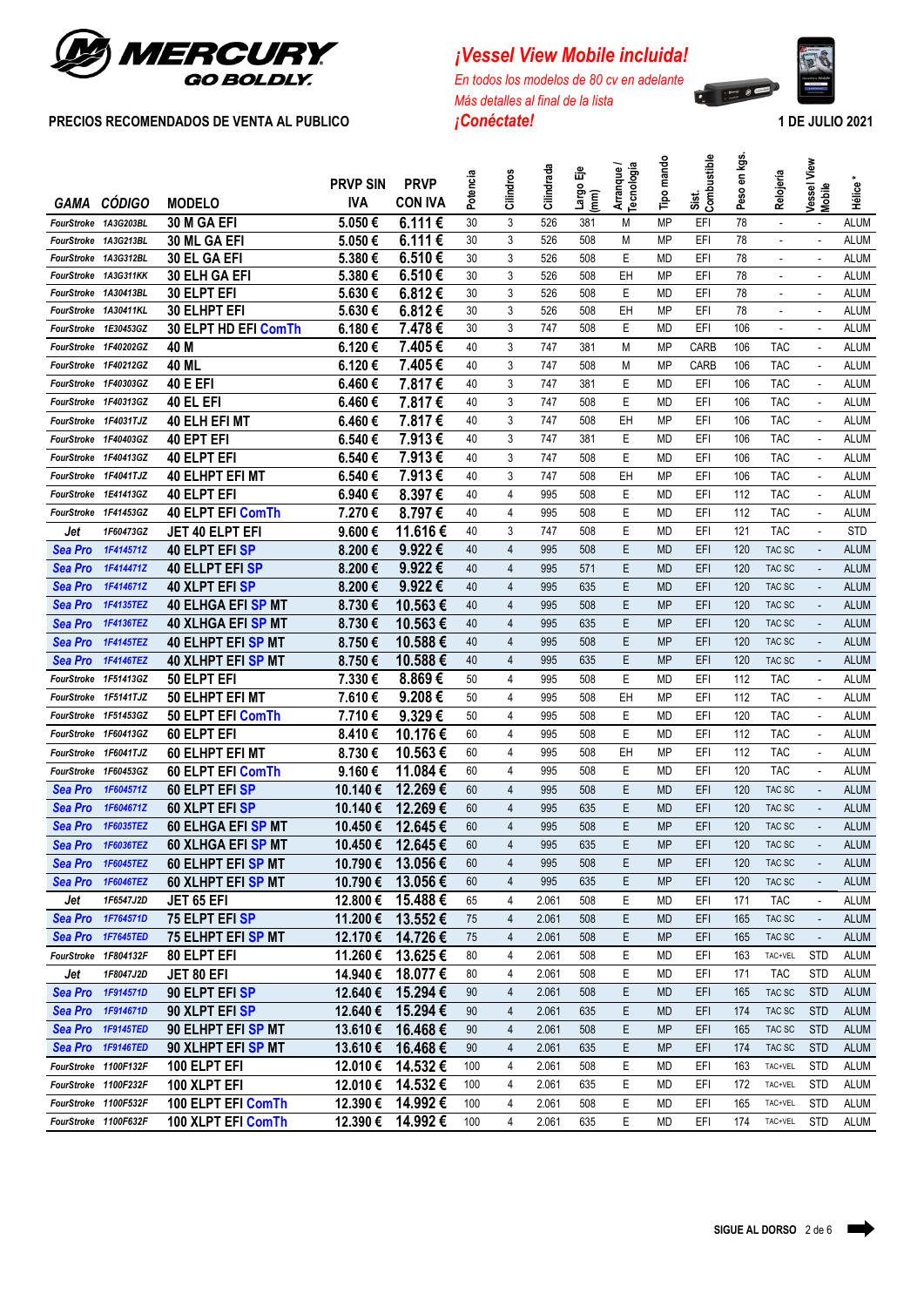

# *¡Vessel View Mobile incluida!*

*En todos los modelos de 80 cv en adelante Más detalles al final de la lista*



|                      |                          |                                          | <b>PRVP SIN</b>    | <b>PRVP</b>        | Potencia   | Cilindros      | Cilindrada     | 偳<br>Largo<br>mm | Arranque /<br><b>Tecnología</b> | Tipo mando             | Sist.<br>Combustible | en kgs.<br>Peso | Relojería                        | View<br>Vessel<br><b>Mobile</b> | Hélice                     |
|----------------------|--------------------------|------------------------------------------|--------------------|--------------------|------------|----------------|----------------|------------------|---------------------------------|------------------------|----------------------|-----------------|----------------------------------|---------------------------------|----------------------------|
|                      | GAMA CÓDIGO              | <b>MODELO</b>                            | <b>IVA</b>         | <b>CON IVA</b>     |            |                |                |                  |                                 |                        |                      |                 |                                  |                                 |                            |
| FourStroke 1115F132D |                          | <b>115 ELPT EFI</b>                      | 12.600€            | 15.246€            | 115        | 4              | 2.061          | 508              | Ε                               | <b>MD</b>              | EFI                  | 163             | TAC+VEL                          | <b>STD</b>                      | <b>ALUM</b>                |
|                      | FourStroke 1115F232D     | 115 XLPT EFI                             | 12.600€            | 15.246€            | 115        | 4              | 2.061          | 635              | Ε                               | <b>MD</b>              | EFI                  | 172             | TAC+VEL                          | <b>STD</b>                      | <b>ALUM</b>                |
|                      | FourStroke 1115F532D     | 115 ELPT EFI ComTh                       | 13.250€            | 16.033€            | 115        | 4              | 2.061          | 508              | Ε                               | <b>MD</b>              | EFI                  | 165             | TAC+VEL                          | <b>STD</b>                      | <b>ALUM</b>                |
| FourStroke 1115F632D |                          | 115 XLPT EFI ComTh                       | 13.250€            | 16.033€            | 115        | 4              | 2.061          | 635              | E                               | <b>MD</b>              | EFI                  | 174             | TAC+VEL                          | <b>STD</b>                      | <b>ALUM</b>                |
| FourStroke           | 1115F642D                | 115 CXLPT EFI ComTh                      | 13.680€            | 16.553€            | 115        | 4              | 2.061          | 635              | E                               | <b>MD</b>              | EFI                  | 174             | TAC+VEL                          | <b>STD</b>                      | <b>ALUM</b>                |
| <b>Pro XS</b>        | 1117F131D                | 115 ELPT EFI Pro XS                      | 13.240€            | 16.020€            | 115        | $\overline{4}$ | 2.061          | 508              | E                               | <b>MD</b>              | EFI                  | 163             | TAC+VEL                          | <b>STD</b>                      | <b>ALUM</b>                |
| <b>Pro XS</b>        | 1117F231D                | 115 XLPT EFI Pro XS                      | 13.240€            | 16.020€            | 115        | $\overline{4}$ | 2.061          | 635              | E                               | <b>MD</b>              | EFI                  | 172             | TAC+VEL                          | <b>STD</b>                      | <b>ALUM</b>                |
| <b>Pro XS</b>        | 1117F531D                | 115 ELPT EFI Pro XS ComTh                | 13,800€            | 16.698€            | 115        | $\overline{4}$ | 2.061          | 508              | E                               | <b>MD</b>              | EFI                  | 165             | TAC+VEL                          | <b>STD</b>                      | <b>ALUM</b>                |
| Pro XS               | 1117F631D                | 115 XLPT EFI Pro XS ComTh                | 13,800€            | 16.698€            | 115        | $\overline{4}$ | 2.061          | 635              | E                               | <b>MD</b>              | EFI                  | 174             | TAC+VEL                          | <b>STD</b>                      | <b>ALUM</b>                |
| Sea Pro              | 1116F571D                | <b>115 ELPT EFI SP</b>                   | 13.870€            | 16.783€            | 115        | $\overline{4}$ | 2.061          | 508              | E                               | <b>MD</b>              | EFI                  | 165             | TAC SC                           | <b>STD</b>                      | <b>ALUM</b>                |
| Sea Pro              | 1116F671D                | 115 XLPT EFI SP                          | 13.870€            | 16.783€            | 115        | $\overline{4}$ | 2.061          | 635              | Ε                               | <b>MD</b>              | EFI                  | 174             | TAC SC                           | <b>STD</b>                      | <b>ALUM</b>                |
| Sea Pro              | 1116F681D                | 115 CXLPT EFI SP                         | 14.300€            | 17.303€            | 115        | 4              | 2.061          | 635              | Ε                               | <b>MD</b>              | EFI                  | 174             | TAC SC                           | <b>STD</b>                      | <b>ALUM</b>                |
| Sea Pro              | <b>1116F5TED</b>         | 115 ELHPT EFI SP MT                      | 14.610€            | 17.678€            | 115        | 4              | 2.061          | 508              | Ε                               | <b>MP</b>              | EFI                  | 165             | TAC SC                           | <b>STD</b>                      | <b>ALUM</b>                |
| Sea Pro              | 1116F6TED                | 115 XLHPT EFI SP MT                      | 14.610€            | 17.678€            | 115        | $\overline{4}$ | 2.061          | 635              | Ε                               | <b>MP</b>              | EFI                  | 174             | TAC SC                           | <b>STD</b>                      | <b>ALUM</b>                |
| FourStroke           | <b>1150F13ED</b>         | 150 L EFI                                | 16.060€            | 19.433€            | 150        | 4              | 3.000          | 508              | Ε                               | MD                     | EFI                  | 206             | SC 1000                          | <b>STD</b>                      | <b>INOX</b>                |
| FourStroke 1150F23ED |                          | <b>150 XL EFI</b>                        | 16.060€            | 19.433€            | 150        | 4<br>4         | 3.000          | 635<br>635       | Ε<br>E                          | MD                     | EFI                  | 211             | SC 1000                          | <b>STD</b><br><b>STD</b>        | <b>INOX</b>                |
| <b>Pro XS</b>        | FourStroke 1150F24ED     | 150 CXL EFI                              | 16.490€            | 19.953€<br>20.413€ | 150<br>150 | $\overline{4}$ | 3.000<br>3.000 | 508              | E                               | <b>MD</b>              | EFI<br>EFI           | 211<br>206      | SC 1000                          | <b>STD</b>                      | <b>INOX</b><br><b>INOX</b> |
| <b>Pro XS</b>        | 1152F131D                | 150 L EFI Pro XS                         | 16.870€            | 20.413€            | 150        | $\overline{4}$ | 3.000          | 635              | E                               | <b>MD</b>              | EFI                  | 211             | <b>SC 1000</b><br><b>SC 1000</b> | <b>STD</b>                      | <b>INOX</b>                |
| <b>Sea Pro</b>       | 1152F231D<br>1151F171D   | 150 XL EFI Pro XS<br><b>150 L EFI SP</b> | 16.870€<br>16.040€ | 19.408€            | 150        | $\overline{4}$ | 3.000          | 508              | E                               | <b>MD</b><br><b>MD</b> | EFI                  | 206             | TAC SC                           | <b>STD</b>                      | <b>ALUM</b>                |
| <b>Sea Pro</b>       | 1151F271D                | 150 XL EFI SP                            | 16.040€            | 19.408€            | 150        | $\overline{4}$ | 3.000          | 635              | E                               | <b>MD</b>              | EFI                  | 211             | TAC SC                           | <b>STD</b>                      | <b>ALUM</b>                |
| <b>Sea Pro</b>       | 1151F281D                | 150 CXL EFI SP                           | 16.460€            | 19.917€            | 150        | $\overline{4}$ | 3.000          | 635              | E                               | <b>MD</b>              | EFI                  | 211             | TAC SC                           | <b>STD</b>                      | <b>ALUM</b>                |
| FourStroke           | 11750005A                | <b>175 L DTS V6</b>                      | 20.770€            | 25.132€            | 175        | V <sub>6</sub> | 3.400          | 508              | E                               | <b>DTS</b>             | EFI                  | 215             | SC 1000                          | <b>STD</b>                      | <b>INOX</b>                |
| FourStroke           | 11750006A                | <b>175 XL DTS V6</b>                     | 20.770€            | 25.132€            | 175        | V <sub>6</sub> | 3.400          | 635              | Ε                               | <b>DTS</b>             | EFI                  | 215             | SC 1000                          | <b>STD</b>                      | <b>INOX</b>                |
| FourStroke           | 11750007A                | 175 CXL DTS V6                           | 21.420€            | 25.918€            | 175        | V <sub>6</sub> | 3.400          | 635              | E                               | <b>DTS</b>             | EFI                  | 215             | SC 1000                          | <b>STD</b>                      | <b>INOX</b>                |
| <b>Pro XS</b>        | 11750001A                | 175 L Pro XS V6                          | 20.770€            | 25.132€            | 175        | V <sub>6</sub> | 3.400          | 508              | E                               | <b>MD</b>              | EFI                  | 213             | <b>SC 1000</b>                   | <b>STD</b>                      | <b>INOX</b>                |
| <b>Pro XS</b>        | 11750002A                | <b>175 XL Pro XS V6</b>                  | 20.770€            | 25.132€            | 175        | V <sub>6</sub> | 3.400          | 635              | E                               | <b>MD</b>              | EFI                  | 213             | <b>SC 1000</b>                   | <b>STD</b>                      | <b>INOX</b>                |
| FourStroke           | 12000005A                | 200 L DTS V6                             | 21.850€            | 26.439€            | 200        | V <sub>6</sub> | 3.400          | 508              | Ε                               | <b>DTS</b>             | EFI                  | 215             | SC 1000                          | <b>STD</b>                      | <b>INOX</b>                |
| FourStroke           | 12000013A                | <b>200 XL DTS V6</b>                     | 21.850€            | 26.439€            | 200        | V <sub>6</sub> | 3.400          | 635              | Ε                               | <b>DTS</b>             | EFI                  | 215             | SC 1000                          | <b>STD</b>                      | <b>INOX</b>                |
| FourStroke           | 12000017A                | 200 CXL DTS V6                           | 22.500€            | 27.225€            | 200        | V <sub>6</sub> | 3.400          | 635              | Ε                               | <b>DTS</b>             | EFI                  | 215             | SC 1000                          | <b>STD</b>                      | <b>INOX</b>                |
| <b>Pro XS</b>        | 12000035A                | 200 L DTS Pro XS V8 TM                   | 23.610€            | 28.568€            | 200        | V <sub>8</sub> | 4.600          | 508              | E                               | <b>DTS</b>             | EFI                  | 229             | <b>SC 1000</b>                   | <b>STD</b>                      | <b>INOX</b>                |
| Pro XS               | 12000037A                | 200 XL DTS Pro XS V8                     | 23.610€            | 28.568€            | 200        | V <sub>8</sub> | 4.600          | 635              | Ε                               | <b>DTS</b>             | EFI                  | 229             | <b>SC 1000</b>                   | <b>STD</b>                      | <b>INOX</b>                |
| <b>Sea Pro</b>       | 12000021A                | 200 L SP V6                              | 20.450€            | 24.745€            | 200        | V <sub>6</sub> | 3.400          | 508              | E                               | <b>MD</b>              | EFI                  | 220             | TAC SC                           | <b>STD</b>                      | <b>INOX</b>                |
| <b>Sea Pro</b>       | 12000023A                | <b>200 XL SP V6</b>                      | 20.450€            | 24.745€            | 200        | V <sub>6</sub> | 3.400          | 635              | E                               | <b>MD</b>              | EFI                  | 220             | TAC SC                           | <b>STD</b>                      | <b>INOX</b>                |
|                      | Sea Pro 12000025A        | 200 CXL SP V6                            |                    | 21.210 € 25.664 €  | 200        | V6             | 3.400          | 635              | F.                              | MD                     | 배                    | 220             | TAC SC                           | <b>STD</b>                      | <b>INOX</b>                |
| <b>Sea Pro</b>       | 12000022A                | <b>200 L DTS SP V6</b>                   | 21.530€            | 26.051€            | 200        | V <sub>6</sub> | 3.400          | 508              | Ε                               | <b>DTS</b>             | EFI                  | 220             | TAC SC                           | <b>STD</b>                      | <b>INOX</b>                |
|                      | <b>Sea Pro</b> 12000024A | 200 XL DTS SP V6                         | 21.530€            | 26.051€            | 200        | V <sub>6</sub> | 3.400          | 635              | Ε                               | <b>DTS</b>             | EFI                  | 220             | TAC SC                           | <b>STD</b>                      | <b>INOX</b>                |
| Sea Pro              | 12000026A                | 200 CXL DTS SP V6                        | 22.290€            | 26.971€            | 200        | V <sub>8</sub> | 3.400          | 635              | Ε                               | <b>DTS</b>             | EFI                  | 220             | TAC SC                           | <b>STD</b>                      | <b>INOX</b>                |
| FourStroke 12250005A |                          | 225 L DTS V6                             | 23,680€            | 28.653€            | 225        | V <sub>6</sub> | 3.400          | 508              | Ε                               | <b>DTS</b>             | EFI                  | 215             | SC 1000                          | <b>STD</b>                      | <b>INOX</b>                |
| FourStroke 12250013A |                          | 225 XL DTS V6                            | 23.680€            | 28.653€            | 225        | V6             | 3.400          | 635              | Ε                               | <b>DTS</b>             | EFI                  | 215             | SC 1000                          | <b>STD</b>                      | <b>INOX</b>                |
| FourStroke 12250017A |                          | 225 CXL DTS V6                           | 24.440€            | 29.572€            | 225        | V6             | 3.400          | 635              | Ε                               | <b>DTS</b>             | EFI                  | 215             | SC 1000                          | <b>STD</b>                      | <b>INOX</b>                |
| FourStroke 12250025A |                          | 225 XXL DTS V6                           | 23.680€            | 28.653€            | 225        | V6             | 3.400          | 762              | Ε                               | <b>DTS</b>             | EFI                  | 215             | SC 1000                          | <b>STD</b>                      | <b>INOX</b>                |
| FourStroke 12250029A |                          | 225 CXXL DTS V6                          | 24.440€            | 29.572€            | 225        | V6             | 3.400          | 762              | Ε                               | <b>DTS</b>             | EFI                  | 215             | SC 1000                          | <b>STD</b>                      | <b>INOX</b>                |
| <b>Pro</b> XS        | 12250053A                | 225 L DTS Pro XS V8 TM                   |                    | 24.110 € 29.173 €  | 225        | V <sub>8</sub> | 4.600          | 508              | Ε                               | <b>DTS</b>             | EFI                  | 229             | <b>SC 1000</b>                   | <b>STD</b>                      | <b>INOX</b>                |
| <b>Pro XS</b>        | 12250055A                | 225 XL DTS Pro XS V8                     |                    | 24.110 € 29.173 €  | 225        | V <sub>8</sub> | 4.600          | 635              | Ε                               | <b>DTS</b>             | EFI                  | 229             | <b>SC 1000</b>                   | <b>STD</b>                      | <b>INOX</b>                |
| Sea Pro              | 12250036A                | 225 L DTS SP V8                          | 23.070€            | 27.915€            | 225        | V8             | 4.600          | 508              | Ε                               | <b>DTS</b>             | EFI                  | 239             | TAC SC                           | <b>STD</b>                      | <b>INOX</b>                |
| Sea Pro              | 12250038A                | <b>225 CL DTS SP V8</b>                  | 23.840€            | 28.846€            | 225        | V8             | 4.600          | 508              | Ε                               | <b>DTS</b>             | EFI                  | 239             | TAC SC                           | <b>STD</b>                      | <b>INOX</b>                |
|                      | Sea Pro 12250040A        | <b>225 XL DTS SP V8</b>                  | 23.070 €           | 27.915€            | 225        | V <sub>8</sub> | 4.600          | 635              | Ε                               | <b>DTS</b>             | EFI                  | 239             | TAC SC                           | <b>STD</b>                      | <b>INOX</b>                |
|                      | <b>Sea Pro</b> 12250042A | <b>225 CXL DTS SP V8</b>                 | 23.840€            | 28.846€            | 225        | V <sub>8</sub> | 4.600          | 635              | Ε                               | <b>DTS</b>             | EFI                  | 239             | TAC SC                           | <b>STD</b>                      | <b>INOX</b>                |
|                      | Sea Pro 12250044A        | <b>225 XXL DTS SP V8</b>                 | 23.070€            | 27.915 €           | 225        | V <sub>8</sub> | 4.600          | 762              | Ε                               | <b>DTS</b>             | EFI                  | 239             | TAC SC                           | <b>STD</b>                      | <b>INOX</b>                |
|                      | Sea Pro 12250046A        | 225 CXXL DTS SP V8                       | 23.840€            | 28.846€            | 225        | V <sub>8</sub> | 4.600          | 762              | Ε                               | <b>DTS</b>             | EFI                  | 239             | TAC SC                           | <b>STD</b>                      | <b>INOX</b>                |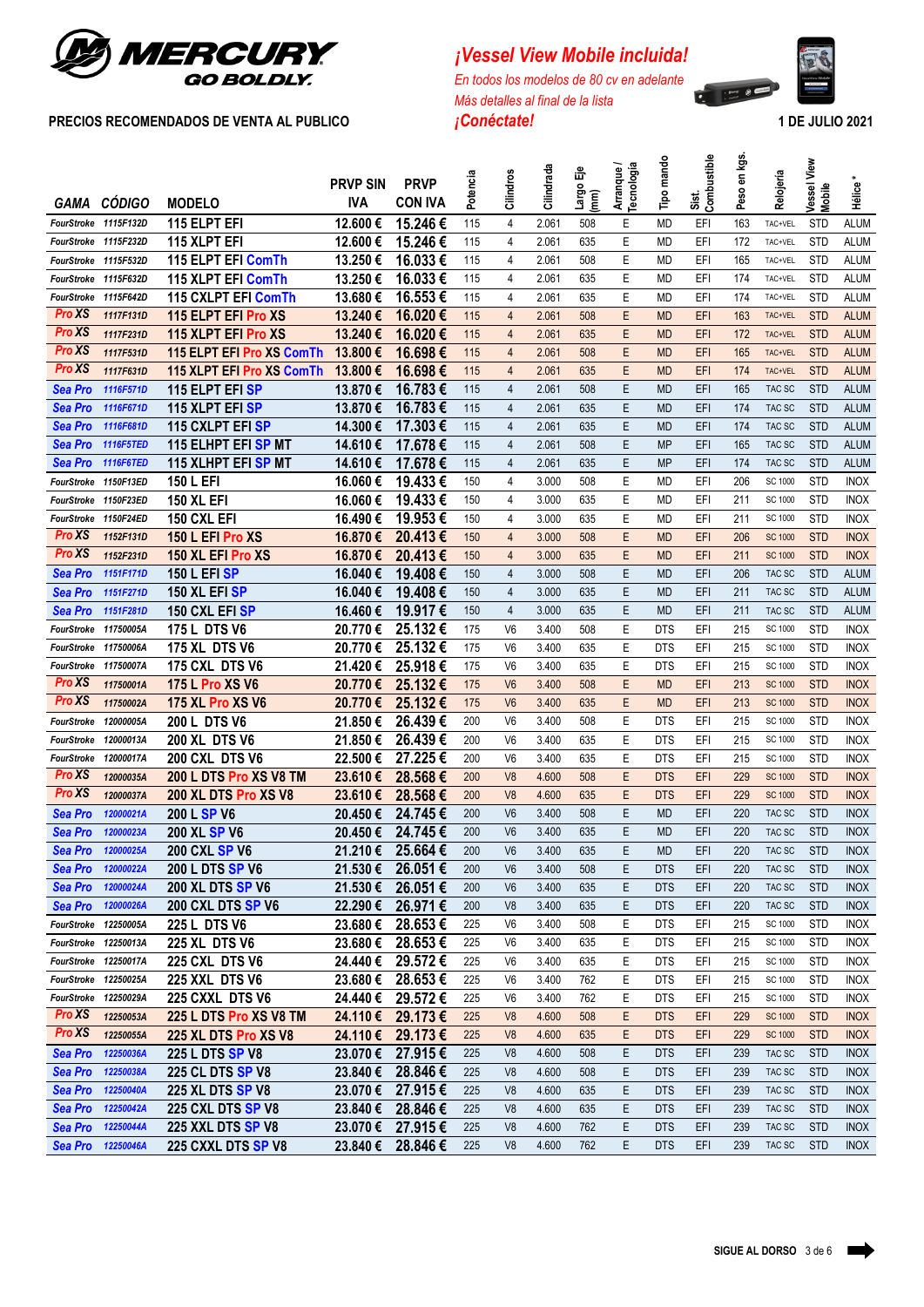

# *<i>¡Vessel View Mobile incluida!*

*En todos los modelos de 80 cv en adelante Más detalles al final de la lista*



| GAMA             | <b>CÓDIGO</b>          | <b>MODELO</b>                            | <b>PRVP SIN</b><br><b>IVA</b> | <b>PRVP</b><br><b>CON IVA</b> | Potencia   | Cilindros       | Cilindrada     | 偳<br>Largo<br>mm | Arranque /<br><b>Tecnología</b> | Tipo mando               | Sist.<br>Combustible | en kgs.<br>Peso | Relojería                 | View<br>Vessel<br>Mobile | Hélice                     |
|------------------|------------------------|------------------------------------------|-------------------------------|-------------------------------|------------|-----------------|----------------|------------------|---------------------------------|--------------------------|----------------------|-----------------|---------------------------|--------------------------|----------------------------|
| Verado           | 12500047A              | <b>250 L DTS V8 AMS</b>                  | 27.360€                       | 33.106€                       | 250        | V <sub>8</sub>  | 4.600          | 508              | <b>NAT</b>                      | <b>DTS</b>               | EFI                  | 272             | SC 1000                   | <b>STD</b>               | <b>INOX</b>                |
| Verado           | 12500051A              | 250 XL DTS V8 AMS                        | 27.360€                       | 33.106€                       | 250        | V <sub>8</sub>  | 4.600          | 635              | <b>NAT</b>                      | <b>DTS</b>               | EFI                  | 272             | SC 1000                   | <b>STD</b>               | <b>INOX</b>                |
| Verado           | 12500059A              | 250 CXL DTS V8 AMS                       | 28.010€                       | 33,892€                       | 250        | V <sub>8</sub>  | 4.600          | 635              | <b>NAT</b>                      | <b>DTS</b>               | EFI                  | 272             | <b>SC 1000</b>            | <b>STD</b>               | <b>INOX</b>                |
| Verado           | 12500067A              | 250 XXL DTS V8 AMS                       | 27.360€                       | 33.106€                       | 250        | V <sub>8</sub>  | 4.600          | 762              | <b>NAT</b>                      | <b>DTS</b>               | EFI                  | 272             | <b>SC 1000</b>            | <b>STD</b>               | <b>INOX</b>                |
| Verado           | 12500075A              | 250 CXXL DTS V8 AMS                      | 28.010€                       | 33.892€                       | 250        | V <sub>8</sub>  | 4.600          | 762              | <b>NAT</b>                      | <b>DTS</b>               | EFI                  | 272             | <b>SC 1000</b>            | <b>STD</b>               | <b>INOX</b>                |
| Pro XS           | 12500094A              | 250 L DTS Pro XS V8 TM                   | 24.600€                       | 29.766€                       | 250        | V <sub>8</sub>  | 4.600          | 508              | E                               | <b>DTS</b>               | EFI                  | 229             | <b>SC 1000</b>            | <b>STD</b>               | <b>INOX</b>                |
| <b>Pro XS</b>    | 12500096A              | 250 XL DTS Pro XS V8                     | 24.600€                       | 29.766€                       | 250        | V <sub>8</sub>  | 4.600          | 635              | E                               | <b>DTS</b>               | EFI                  | 229             | <b>SC 1000</b>            | <b>STD</b>               | <b>INOX</b>                |
| <b>Sea Pro</b>   | 12500040A              | <b>250 XL DTS SP V8</b>                  | 24.160€                       | 29.234€                       | 250        | V <sub>8</sub>  | 4.600          | 635              | Ε                               | <b>DTS</b>               | EFI                  | 239             | TAC SC                    | <b>STD</b>               | <b>INOX</b>                |
| <b>Sea Pro</b>   | 12500042A              | 250 CXL DTS SP V8                        | 24.930€                       | 30.165€                       | 250        | V <sub>8</sub>  | 4.600          | 635              | E                               | <b>DTS</b>               | EFI                  | 239             | TAC SC                    | <b>STD</b>               | <b>INOX</b>                |
| Sea Pro          | 12500044A              | 250 XXL DTS SP V8                        | 24.160€                       | 29.234€                       | 250        | V <sub>8</sub>  | 4.600          | 762              | E                               | <b>DTS</b>               | EFI                  | 239             | TAC SC                    | <b>STD</b>               | <b>INOX</b>                |
| <b>Sea Pro</b>   | 12500046A              | 250 CXXL DTS SP V8                       | 24.930€                       | 30.165€                       | 250        | V <sub>8</sub>  | 4.600          | 762              | E                               | <b>DTS</b>               | EFI                  | 239             | TAC SC                    | <b>STD</b>               | <b>INOX</b>                |
| Verado           | 13000036A              | <b>300 L DTS V8 AMS</b>                  | 29.660€                       | 35.889€                       | 300        | V <sub>8</sub>  | 4.600          | 508              | <b>NAT</b>                      | <b>DTS</b>               | EFI                  | 272             | <b>SC 1000</b>            | <b>STD</b>               | <b>INOX</b>                |
| Verado           | 13000044A              | 300 CL DTS V8 AMS                        | 30.320€                       | 36.687€                       | 300        | V <sub>8</sub>  | 4.600          | 508              | <b>NAT</b>                      | <b>DTS</b>               | EFI                  | 272             | SC 1000                   | <b>STD</b>               | <b>INOX</b>                |
| Verado           | 13000052A              | 300 XL DTS V8 AMS                        | 29.660€                       | 35.889€                       | 300        | V <sub>8</sub>  | 4.600          | 635              | <b>NAT</b>                      | <b>DTS</b>               | EFI                  | 272             | SC 1000                   | <b>STD</b>               | <b>INOX</b>                |
| Verado           | 13000060A              | 300 CXL DTS V8 AMS                       | 30.320€                       | 36.687€                       | 300        | V <sub>8</sub>  | 4.600          | 635              | <b>NAT</b>                      | <b>DTS</b>               | EFI                  | 272             | SC 1000                   | <b>STD</b>               | <b>INOX</b>                |
| Verado           | 13000068A              | 300 XXL DTS V8 AMS                       | 29.660€                       | 35.889€                       | 300        | V <sub>8</sub>  | 4.600          | 762              | <b>NAT</b>                      | <b>DTS</b>               | EFI                  | 272             | SC 1000                   | <b>STD</b>               | <b>INOX</b>                |
| Verado           | 13000076A              | 300 CXXL DTS V8 AMS                      | 30.320€                       | 36.687€                       | 300        | V <sub>8</sub>  | 4.600          | 762              | <b>NAT</b>                      | <b>DTS</b>               | EFI                  | 272             | SC 1000                   | <b>STD</b>               | <b>INOX</b>                |
| Pro XS           | 13000177A              | 300 L DTS Pro XS V8 TM                   | 26.360€                       | 31.896€                       | 300        | V <sub>8</sub>  | 4.600          | 508              | E                               | <b>DTS</b>               | EFI                  | 229             | <b>SC 1000</b>            | <b>STD</b>               | <b>INOX</b>                |
| Pro XS           | 13000179A              | 300 XL DTS Pro XS V8                     | 26.360€                       | 31.896€                       | 300        | V <sub>8</sub>  | 4.600          | 635              | E                               | <b>DTS</b>               | EFI                  | 229             | <b>SC 1000</b>            | <b>STD</b>               | <b>INOX</b>                |
| <b>Pro XS</b>    | 13000181A              | 300 CXL DTS Pro XS V8                    | 27.130€                       | 32.827€                       | 300        | V <sub>8</sub>  | 4.600          | 635              | E                               | <b>DTS</b>               | EFI                  | 229             | <b>SC 1000</b>            | <b>STD</b>               | <b>INOX</b>                |
| <b>Sea Pro</b>   | 13000029A              | 300 XL DTS SP V8                         | 26.260€                       | 31.775€                       | 300        | V <sub>8</sub>  | 4.600          | 635              | Ε                               | <b>DTS</b>               | EFI                  | 272             | TAC SC                    | <b>STD</b>               | <b>INOX</b>                |
| <b>Sea Pro</b>   | 13000031A              | <b>300 CXL DTS SP V8</b>                 | 27.020€                       | 32.694€                       | 300        | V <sub>8</sub>  | 4.600          | 635              | Ε                               | <b>DTS</b>               | EFI                  | 272             | TAC SC                    | <b>STD</b>               | <b>INOX</b>                |
| <b>Sea Pro</b>   | 13000033A              | <b>300 XXL DTS SP V8</b>                 | 26.260€                       | 31.775€                       | 300        | V <sub>8</sub>  | 4.600          | 762              | E                               | <b>DTS</b>               | EFI                  | 272             | TAC SC                    | <b>STD</b>               | <b>INOX</b>                |
| <b>Sea Pro</b>   | 13000035A              | <b>300 CXL DTS SP V8</b>                 | 27.020€                       | 32.694€                       | 300        | V <sub>8</sub>  | 4.600          | 762              | Ε                               | <b>DTS</b>               | EFI                  | 272             | TAC SC                    | <b>STD</b>               | <b>INOX</b>                |
| <b>Sea Pro</b>   | 13000088A              | 300 XL DTS SP V8 AMS                     | 29.650€                       | 35.877€                       | 300        | V <sub>8</sub>  | 4.600          | 635              | E                               | <b>DTS</b>               | EFI                  | 272             | TAC SC                    | <b>STD</b>               | <b>INOX</b>                |
| <b>Sea Pro</b>   | 13000090A              | 300 CXL DTS SP V8 AMS                    | 30.430€                       | 36.820€                       | 300        | V <sub>8</sub>  | 4.600          | 635              | Ε                               | <b>DTS</b>               | EFI                  | 272             | TAC SC                    | <b>STD</b>               | <b>INOX</b>                |
| <b>Sea Pro</b>   | 13000092A              | 300 XXL DTS SP V8 AMS                    | 29.650€                       | 35.877€                       | 300        | V <sub>8</sub>  | 4.600          | 762              | Ε                               | <b>DTS</b>               | EFI                  | 272             | TAC SC                    | <b>STD</b>               | <b>INOX</b>                |
| Sea Pro          | 13000094A              | 300 CXXL DTS SP V8 AMS                   | 30.430€                       | 36.820€                       | 300        | V <sub>8</sub>  | 4.600          | 762              | Ε                               | <b>DTS</b>               | EFI                  | 272             | TAC SC                    | <b>STD</b>               | <b>INOX</b>                |
| Verado           | 1350V132F              | 350 L DTS 6L AMS                         | 32.590€                       | 39.434€                       | 350        | 6L              | 2.598          | 508              | <b>SC</b>                       | <b>DTS</b>               | EFI                  | 303             | <b>SC 1000</b>            | <b>STD</b>               | <b>INOX</b>                |
| Verado           | 1350V142F              | 350 CL DTS 6L AMS                        | 33.110€                       | 40.063€                       | 350        | 6L<br>6L        | 2.598          | 508<br>635       | <b>SC</b><br><b>SC</b>          | <b>DTS</b>               | EFI                  | 303<br>303      | <b>SC 1000</b>            | <b>STD</b><br><b>STD</b> | <b>INOX</b>                |
| Verado<br>Verado | 1350V232F<br>1350V242F | 350 XL DTS 6L AMS                        | 32.590€                       | 39.434€<br>40.063€            | 350<br>350 | 6L              | 2.598<br>2.598 | 635              | <b>SC</b>                       | <b>DTS</b><br><b>DTS</b> | EFI<br>EFI           | 303             | <b>SC 1000</b><br>SC 1000 | <b>STD</b>               | <b>INOX</b><br><b>INOX</b> |
| Verado           | 1350V332F              | 350 CXL DTS 6L AMS<br>350 XXL DTS 6L AMS | 33.110€<br>32.590€            | 39.434€                       | 350        | 6L              | 2.598          | 762              | <b>SC</b>                       | <b>DTS</b>               | EFI                  | 303             | <b>SC 1000</b>            | <b>STD</b>               | <b>INOX</b>                |
| Verado           | 1350V342F              | 350 CXXL DTS 6L AMS                      | 33.110€                       | 40.063€                       | 350        | 6L              | 2.598          | 762              | <b>SC</b>                       | <b>DTS</b>               | EFI                  | 303             | SC 1000                   | <b>STD</b>               | <b>INOX</b>                |
| Verado           | 14000061A              | 400 L DTS 6L AMS                         |                               | 36.750 € 44.468 €             | 400        | 6L              | 2.598          | 508              | SC                              | <b>DTS</b>               | EFI                  | 303             | SC 1000                   | <b>STD</b>               | <b>INOX</b>                |
| Verado           | 14000062A              | 400 CL DTS 6L AMS                        | 37.270 €                      | 45.097€                       | 400        | 6L              | 2.598          | 508              | <b>SC</b>                       | <b>DTS</b>               | EFI                  | 303             | SC 1000                   | <b>STD</b>               | <b>INOX</b>                |
| Verado           | 14000063A              | 400 XL DTS 6L AMS                        | 36.750€                       | 44.468€                       | 400        | 6L              | 2.598          | 635              | SC                              | <b>DTS</b>               | EFI                  | 303             | SC 1000                   | <b>STD</b>               | <b>INOX</b>                |
| Verado           | 14000064A              | <b>400 CXL DTS 6L AMS</b>                | 37.270 €                      | 45.097€                       | 400        | 6L              | 2.598          | 635              | <b>SC</b>                       | <b>DTS</b>               | EFI                  | 303             | SC 1000                   | <b>STD</b>               | <b>INOX</b>                |
| Verado           | 14000065A              | 400 XXL DTS 6L AMS                       | 36.750€                       | 44.468€                       | 400        | 6L              | 2.598          | 762              | <b>SC</b>                       | <b>DTS</b>               | EFI                  | 303             | SC 1000                   | <b>STD</b>               | <b>INOX</b>                |
| Verado           | 14000066A              | 400 CXXL DTS 6L AMS                      | 37.270 €                      | 45.097€                       | 400        | 6L              | 2.598          | 762              | <b>SC</b>                       | <b>DTS</b>               | EFI                  | 303             | SC 1000                   | <b>STD</b>               | <b>INOX</b>                |
| <b>Sea Pro</b>   | 15000101A              | 500 L DTS SP V12 AMS                     | 69.900 €                      | 84.579€                       | 500        | V <sub>12</sub> | 7.600          | 508              | Ε                               | <b>DTS</b>               | EFI                  | 573             | TAC SC                    | <b>STD</b>               | <b>INOX</b>                |
| <b>Sea Pro</b>   | 15000102A              | 500 XL DTS SP V12 AMS                    | 69.900€                       | 84.579€                       | 500        | V <sub>12</sub> | 7.600          | 635              | Ε                               | <b>DTS</b>               | EFI                  | 587             | TAC SC                    | <b>STD</b>               | <b>INOX</b>                |
| <b>Sea Pro</b>   | 15000103A              | 500 XXL DTS SP V12 AMS                   | 69.900€                       | 84.579€                       | 500        | V <sub>12</sub> | 7.600          | 762              | Ε                               | <b>DTS</b>               | EFI                  | 597             | TAC SC                    | <b>STD</b>               | <b>INOX</b>                |
| <b>Sea Pro</b>   | 15000104A              | 500 XXXL DTS SP V12 AMS                  | 69.900€                       | 84.579€                       | 500        | V12             | 7.600          | 889              | Ε                               | <b>DTS</b>               | EFI                  | 606             | TAC SC                    | <b>STD</b>               | <b>INOX</b>                |
| Verado           | 16000101A              | 600 L DTS V12 AMS                        | 74.900€                       | 90.629€                       | 600        | V12             | 7.600          | 508              | Ε                               | <b>DTS</b>               | EFI                  | 573             | SC 1000                   | <b>STD</b>               | <b>INOX</b>                |
| Verado           | 16000102A              | <b>600 XL DTS V12 AMS</b>                | 74.900€                       | 90.629€                       | 600        | V <sub>12</sub> | 7.600          | 635              | Ε                               | <b>DTS</b>               | EFI                  | 587             | SC 1000                   | <b>STD</b>               | <b>INOX</b>                |
| Verado           | 16000103A              | 600 XXL DTS V12 AMS                      | 74.900 €                      | 90.629€                       | 600        | V12             | 7.600          | 762              | Ε                               | <b>DTS</b>               | EFI                  | 597             | SC 1000                   | <b>STD</b>               | <b>INOX</b>                |
| Verado           | 16000104A              | 600 XXXL DTS V12 AMS                     | 74.900 €                      | 90.629€                       | 600        | V12             | 7.600          | 889              | Ε                               | <b>DTS</b>               | EFI                  | 605             | SC 1000                   | <b>STD</b>               | <b>INOX</b>                |

*Códigos de modelos de color negro. Consultar los códigos en caso de color blanco o sistema JPO*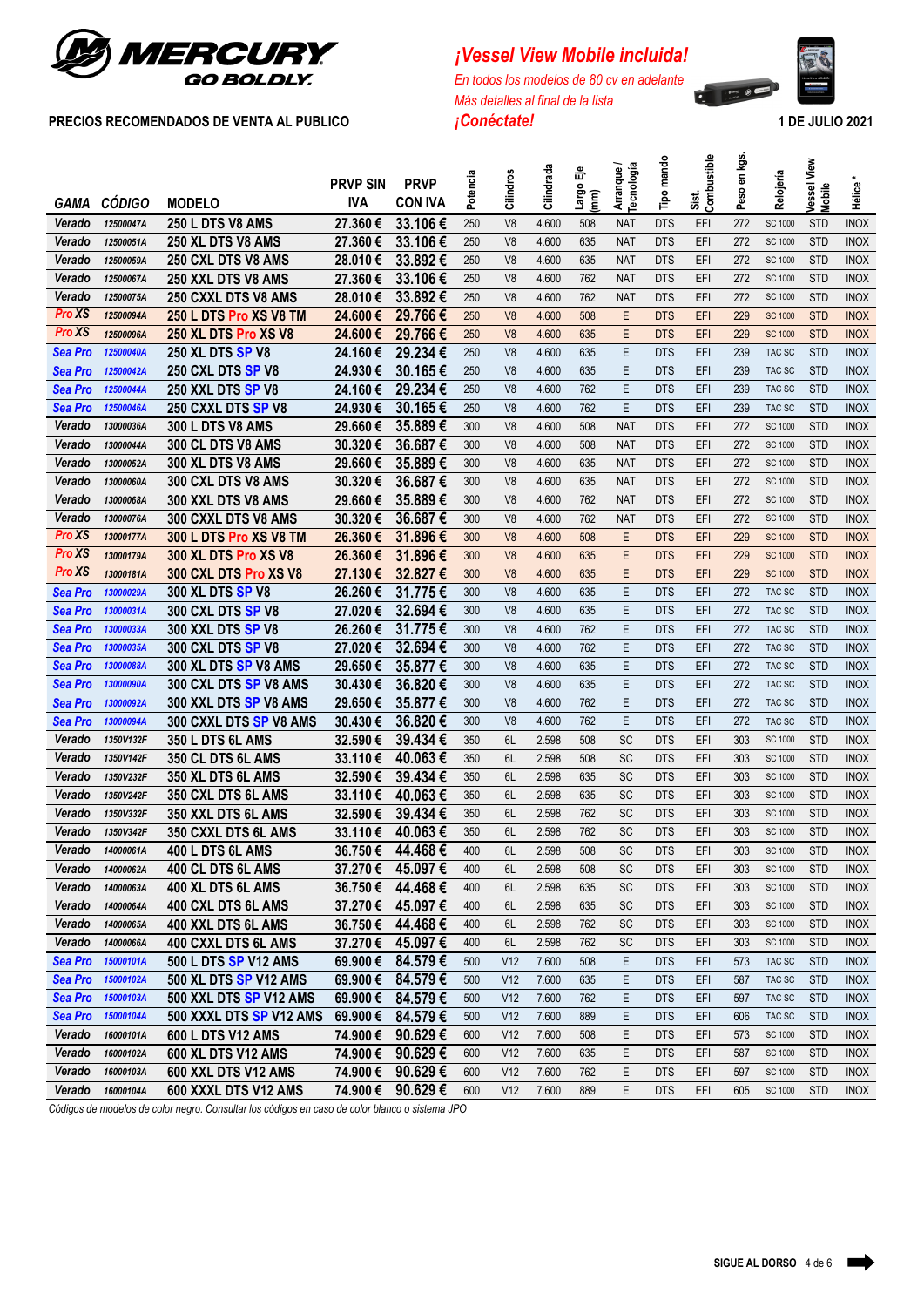

**GAMAS:**



*Más detalles al final de la lista*

*¡Vessel View Mobile incluida! En todos los modelos de 80 cv en adelante*



**MOTORES MERCURY FOURSTROKES. FIABILIDAD, FLEXIBILIDAD, POTENCIA Y EFCIENCIA. TODO A TU ALCANCE**



**MOTORES MERCURY VERADO. EXPERIENCIA DE PRIMER NIVEL**



**MOTORES MERCURY PRO XS. CONCEBIDOS PARA PROPULSAR EMBARCACIONES LIGERAS Y RÁPIDAS. LA OPCIÓN FAVORITA DE LOS PESCADORES DE BASS**



**MOTORES MERCURY SEAPRO. LA OPCION IDEAL PARA APLICACIONES PROFESIONALES. CALIBRADOS PARA FUNCIONAR A MENOS REVOLUCIONES Y DURAR HASTA 3 VECES MAS QUE UN MOTOR DE RECREO**



**MOTORES MERCURY RACING. ENTRA EN LA SIGUIENTE DIMENSIÓN. CONSULTA LOS MODELOS DISPONIBLES EN NUESTRA LISTA PRVP ESPECÍFICA**

**MOTORES MERCURY 2 TIEMPOS. CONSULTA LOS MODELOS DISPONIBLES EN NUESTRA LISTA PRVP ESPECÍFICA**

#### **NOTAS GENERALES:**

**ALUM:** Aluminio - **AMS:** Sección intermedia avanzada - **BT**: Mando popero Big Tiller - **C:** Contrarotación - **CARB:** Carburación - **COMP:** Composite - **ComTh:** Command Thrust (engranajes reforzados) - DTS: Mando a distancia electrónico - E: Arranque eléctrico - EFI: Inyección electrónica combustible - EH/ELH: Arranque eléctrico con mando popero - GA: Elevador de gas - HD: Heavy Duty - INOX: Acero inoxidable - L: Eje largo - LPG: Gas propano -M: Arrangue manual - MD: Mando a distancia - MP: Mando popero - MT: Mando popero Mid Size - NAT: Aspiración natural - PT: Power trim - SC: Compresor volumétrico - SC 1000: Relojería digital - SP: SeaPro - STD: incluido de serie - TAC: Tacómetro analógico - TM: Transmisión Torque Master - VEL: velocímetro analógico **- X:** Eje extralargo - **XX:** Eje extraextralargo - **XXX**: Eje extra-extralargo





Todos los motores **Mercury** de esta lista, salvo los SeaPro y los que se usen en aplicación comercial/trabajo, tendrán la posibilidad de acogerse a los **5 años de garantía.**

#### **EQUIPOS COMPLEMENTARIOS:**

Los motores mecánicos de arranque eléctrico necesitan para su instalación 2 cables de mando originales QUICKSILVER. El PRVP de los cables oscila entre **40€** y **70€ + IVA**, dependiendo del modelo y del largo.

#### **IMPORTANTE SOBRE HÉLICES:**

La **hélice\*** que se incluye a partir del 25 cv es la considerada más adecuada para aplicaciones tipo. Hélices incluidas:

- 25 al 115 FourStroke, 115 ProXS y del 15 al 150 SeaPro - **BLACK MAX** aluminio

- 150 EFI FourStroke y 150 EFI ProXS - **VENGEANCE** inox

- 175 al 225 FourStroke, toda la gama Verado y del 175 al 500 SeaPro - **ENERTIA** inox

Para aplicaciones especiales, consultar con el Concesionario el tipo de hélice y posible incremento de precio.

En caso de solicitar cambio de hélice distinta a la incluida en el PVPR preguntar al Concesionario por el suplemento de precio.

#### **MOTORES GAMA VERADO - SISTEMA DE DIRECCIÓN:**

Los modelos **Verado** incluyen en el precio el exclusivo sistema de dirección electrohidráulica. Los modelos contrarotación incluyen en el precio además la barra de unión.

#### **MOTORES GAMA SEAPRO:**

Los modelos de 40-60-75-90-115 caballos llevan de serie la cola **Command Thrust** con engranajes reforzados.

Todos los motores van equipados con **filtro decantador** de agua para combustible y **sensor digital para el trim**.

Se incluye una **guía rápida** de uso básico y mantenimiento.

En los modelos de **mando popero** éste viene en la caja del motor y precisa de instalación.

### **CERTIFICACIÓN SOLAS:**

Los modelos del **15 al 150 caballos** (ambos inclusive y en todas las gamas) disponen de la Certificación **SOLAS**.